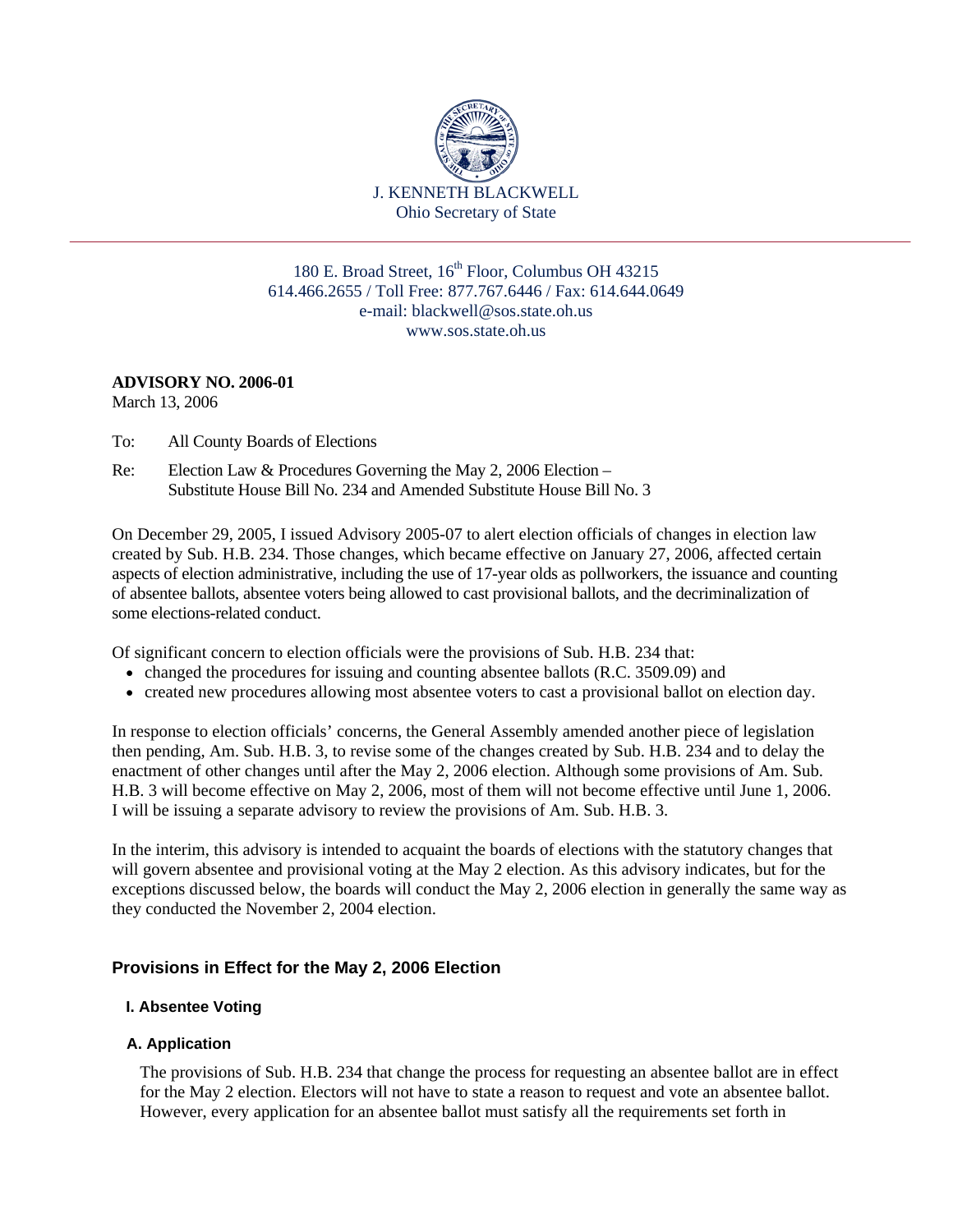R.C. 3509.03 (the general application process used by most absentee voters), 3509.031 (the process for militia members), 3509.08 (the process for confined voters) or 3511.02 (the process for members of the uniformed services). Please refer back to Advisory 2005-07 for the lists of those requirements.

### **B. Notice of incomplete application – R.C. 3509.04(A), 3511.04(A)**

Each board of elections must comply with the provisions of Sub. H.B. 234 that require a board to notify an applicant for an absentee ballot if the application is missing any of the information mandated by R.C. 3509.04(A) or 3511.04(A). As was noted in Advisory 2005-07, the General Assembly did not dictate how a board must notify an applicant. Therefore, I advised every board to adopt, by majority vote, procedures for giving the required notice to an absentee applicant.

#### **C. Reasons for rejecting absentee ballots**

As noted in the Overview section, above, R.C. 3509.07 as amended by Sub. H.B. 234 is not affected by any provision in Am. Sub. H.B. 3. Consequently, a board of elections that is determining whether to count an absentee ballot cast in the May 2 primary must apply the rules set forth in R.C. 3509.07.

Thus, a vote shall not be accepted or counted if election officials find that:

- the statement accompanying an absent voter's ballot is insufficient, or
- the signatures do not correspond with the person's registration signature, or
- the applicant is not a qualified elector in the precinct, or
- the ballot envelope contains more than one ballot of any one kind, or any voted ballot that the elector is not entitled to vote, or
- Stub A is detached from the absent voter's ballot, or
- the elector has not included with the elector's ballot any identification required under section 3509.05 or 3511.09 of the Revised Code of Ohio.

Additionally, the vote of any absent voter may be challenged for cause in the same manner as other votes are challenged, and the election officials must determine the legality of that ballot. Every ballot not counted must have "Not Counted" endorsed on its back, along with the reasons the ballot was not counted, and must be retained by the board of elections along with the contested ballots.

## **D. Counting Absentee Ballots**

The law as it will be in effect on May 2 will allow the boards of elections to process absentee ballots and to count valid absentee ballots prior to the close of the polls, as they have done in the past.

## **II. Provisional Voting**

The procedures for provisional voting in the May 2, 2006 election are the same procedures that the boards of elections followed in the November 4, 2004 election. Please review Directives 2004-05 and 2004-42, and Memorandum of October 26, 2004, concerning provisional voting.

**Am. Sub. H.B. 3, SECTION 9.** (A) \*\*\*<br> **(B)** For the primary election conducted on May 2, 2006, and for any special election conducted on the day of that primary election, provisional ballots that meet the requirements of the *Help America Vote Act of 2002* ... shall be made available to voters for all elections for statewide office, county office, ..., and for all elections on questions and issues, as if the ballots for those offices, questions, or issues were ballots for an election for federal office.

(C) \*\*\* for the primary election conducted on May 2, 2006, provisional ballots that meet the requirements of the *Help America Vote Act of 2002* ... shall be made available to all voters for an election for federal office in the manner provided in that act.